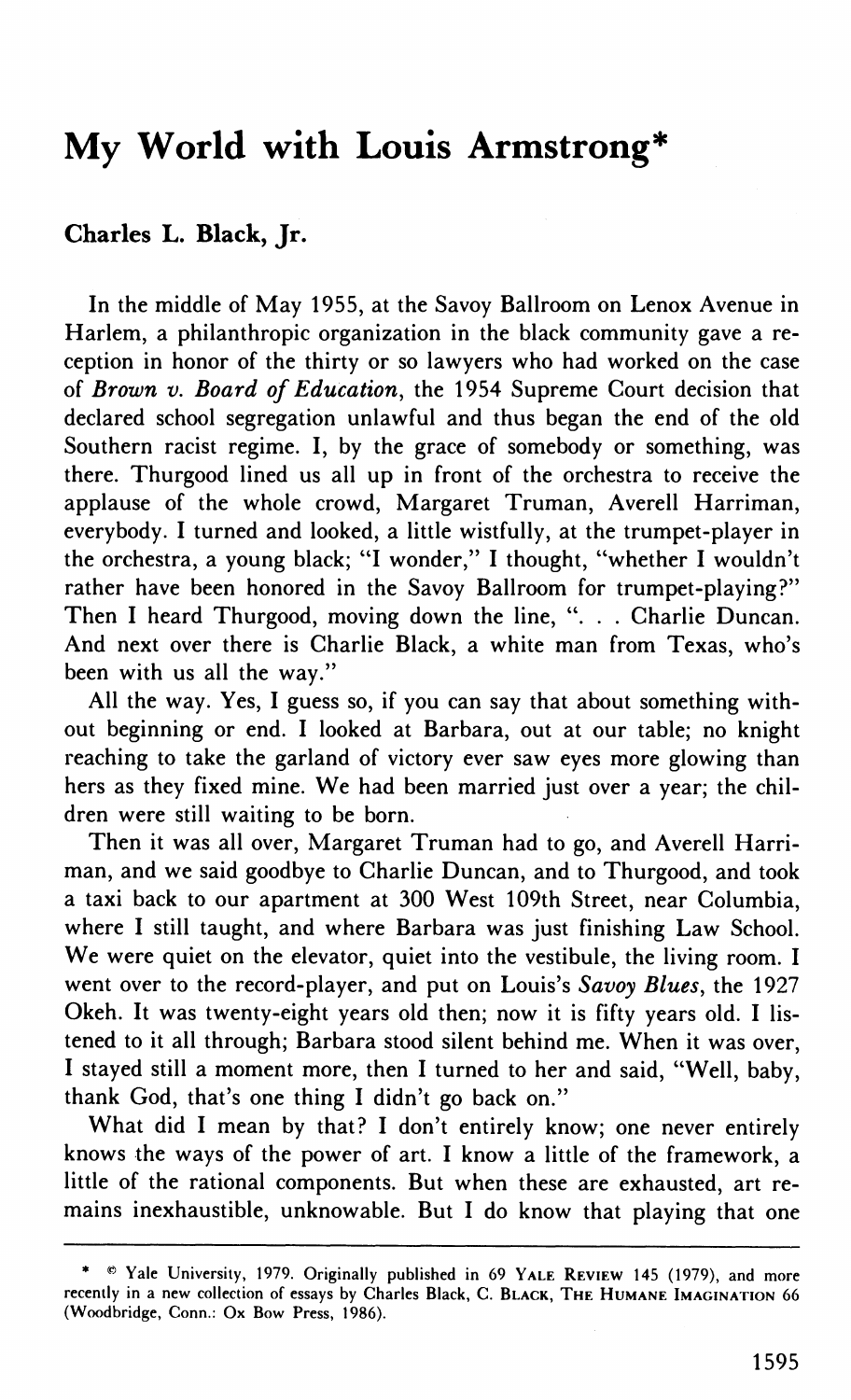record, just then, for the sake of remembering, was the only right thing I could do.

 I never met Louis, except for a couple of handshakes at the bandstand. Yet no first meeting in my life ever had the impact on me of my first encounter with him.

 In September 1931, posters appeared in Austin advertising four dances, October 12 through 15, to be played by one "Louis Armstrong, King of the Trumpet, and His Orchestra," at the old Driskill Hotel. I was en tirely ignorant of jazz, and had no idea who this King might be; hyperbole is the small coin of billboards. But a dance at the Driskill, with lots of girls there, was usually worth the seventy-five cents, so I went to the first one.

Memory is splotchy. I don't remember the moment or exactly the process of realization. But since that evening, October 12, 1931, Louis Armstrong has been a continuing presence in my life. Now, once a year-more than halfway into the fifth decade after that night, a senior professor who can hear retirement marching with audible heavy tread toward the 1931 University of Texas freshman—I present, in the Faculty Lounge at the Yale Law School, what I call my "Armstrong evening"-records of the 'twenties and early 'thirties. I have done this every year since Louis died in 1971. As the students readily discern, this is in truth a memorial service, a ritual of gratitude and blessing for the soul of this man. My chil dren come, if they possibly can, dispersed as they are, for they understand. On the day Louis died my David, then twelve and in summer camp, wrote me a letter of condolence.

 One way to describe the impression of that October night is to say that Louis seemed—as was guessed, I believe, of Paganini—under demonic possession-strengthened and guided by a Daemon. Steamwhistle power, lyric grace, alternated at will, even blended. Louis played mostly with his eyes closed; just before he closed them they seemed to have ceased to look outward, to have turned inward, to the world out of which the music was to flow.

Years ago I published the lines:

 And the musicians sit there, ending phrases By that slight taking-in of breath. The blowing musician Pushes out from fullness of thought. He stops. There is nothing Left but himself, empty except of himself. His eyes open, but his look is the look of a rock That has done what it came to do, collects and remembers Itself eternally. Naked into the world His world blazed forth, it patterned the blank of darkness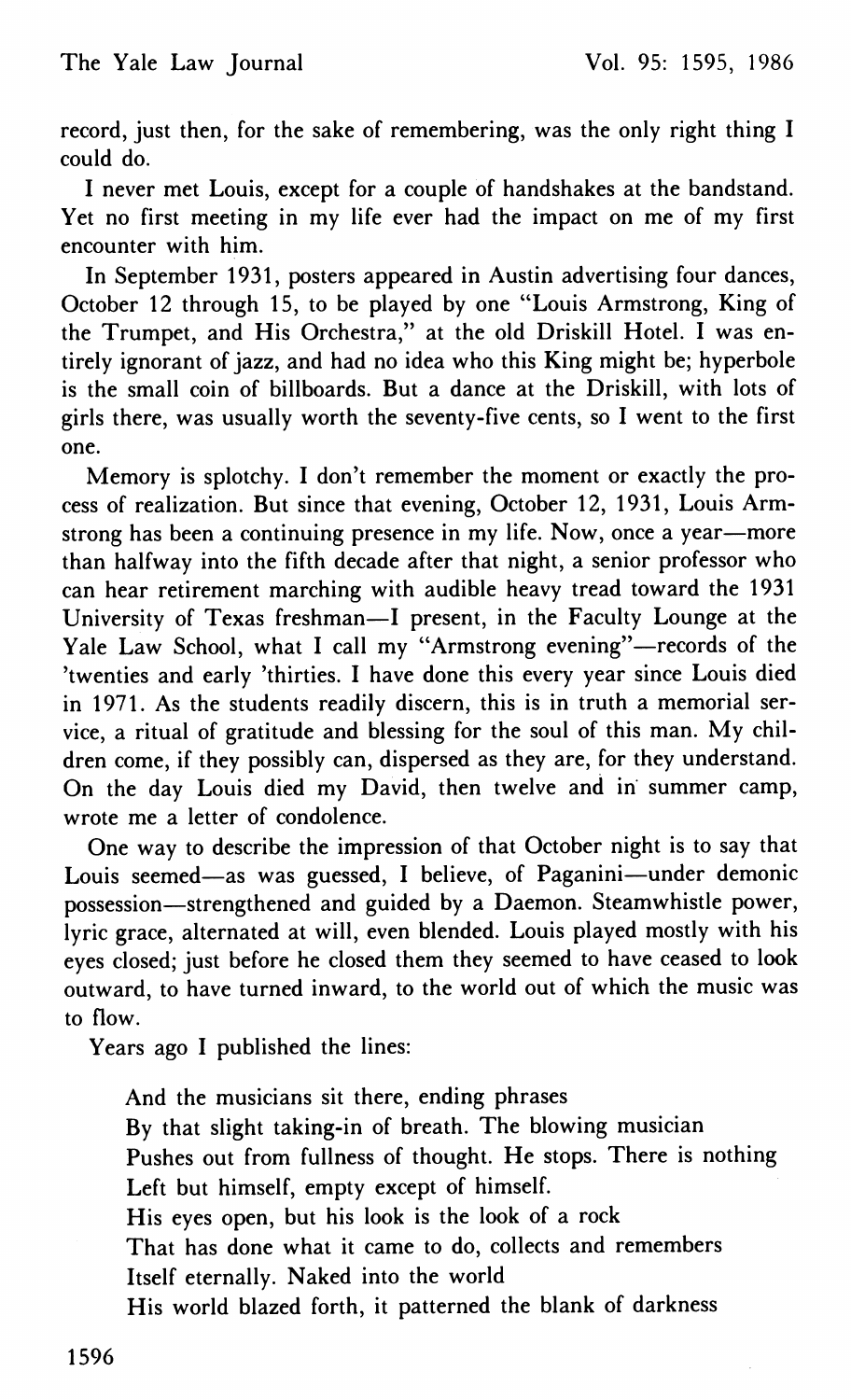With clean light-lines; it is, and he is himself Only, taking breath, waiting to enter again.

 By that time, I had seen Louis on many occasions, but I think the lines were above all engendered by that first evening.<br>Louis was thirty-one when I first heard him, at the height of his crea-

tivity. He was just then in the borderland between his two greatest periods—the dazzlingly inventive small-band period of the Hot Five and Hot Seven, and the first period of improvisation around popular melo-Seven, and the first period of improvisation around popular mere<br>dies—Stardust, Chinatown, When Your Lover Has Gone. All through dies—Stardust, Chinatown, When Your Lover Has Gone. All through these years, he was letting flow, from that inner space of music, things that had never before existed.<br>He was the first genius I had ever seen. That may be a structurable

 He was the first genius I had ever seen. That may be a structurable part of the process that led me to the *Brown* case. The moment of first being, and knowing oneself to be, in the presence of genius, is a solemn moment; it is perhaps the moment of final and indelible perception of man's utter transcendence of all else created. It is impossible to overstate the significance of a sixteen-year-old Southern boy's seeing genius, for the first time, in a black. We literally never saw a black, then, in any but a first time, in a black. We literally never saw a black, then, in any but a servant's capacity. There were of course black professionals and intellectu als in Austin, as one later learned, but they kept to themselves, out back of town, no doubt shunning humiliation. I liked most of the blacks I knew; I loved a few of them-like old Buck Green, born and raised a slave, who still plays the harmonica through my mouth, having taught me when he was seventy-five and I was ten. Some were honored and venerated, in that paradoxical white-Southern way—Buck Green again comes to mind. But genius—fine control over total power, all height and depth, forever and<br>ever? It had simply never entered my mind, for confirming or denving in ever? It had simply never entered my mind, for confirming or denying in conjecture, that I would see this for the first time in a black man. You don't get over that. You stay young awhile longer, with the hesitations, the incertitudes, the half-obedience to crowd-pressure, of the young. But you don't forget. The lies reel, and contradict one another, and simper in silliness, and fade into shadow. But the seen truth remains. And it this was true, what happened to the rest of it?

 That October night, I was standing in the crowd with a "good old boy" from Austin High. We listened together for a long time. Then he turned to me, shook his head as if clearing it-as I'm sure he was-of an unacceptable though vague thought, and pronounced the judgment of the time<br>and place: "After all, he's nothing but a God damn nigger!" and place: "After all, he's nothing but a God damn nigger!"

 The good old boy did not await, perhaps fearing, reply. He walked one way and I the other. Through many years now, I have felt that it was just then that I started walking toward the Brown case, where I belonged. I realized what it was that was being denied and rejected in the utterance I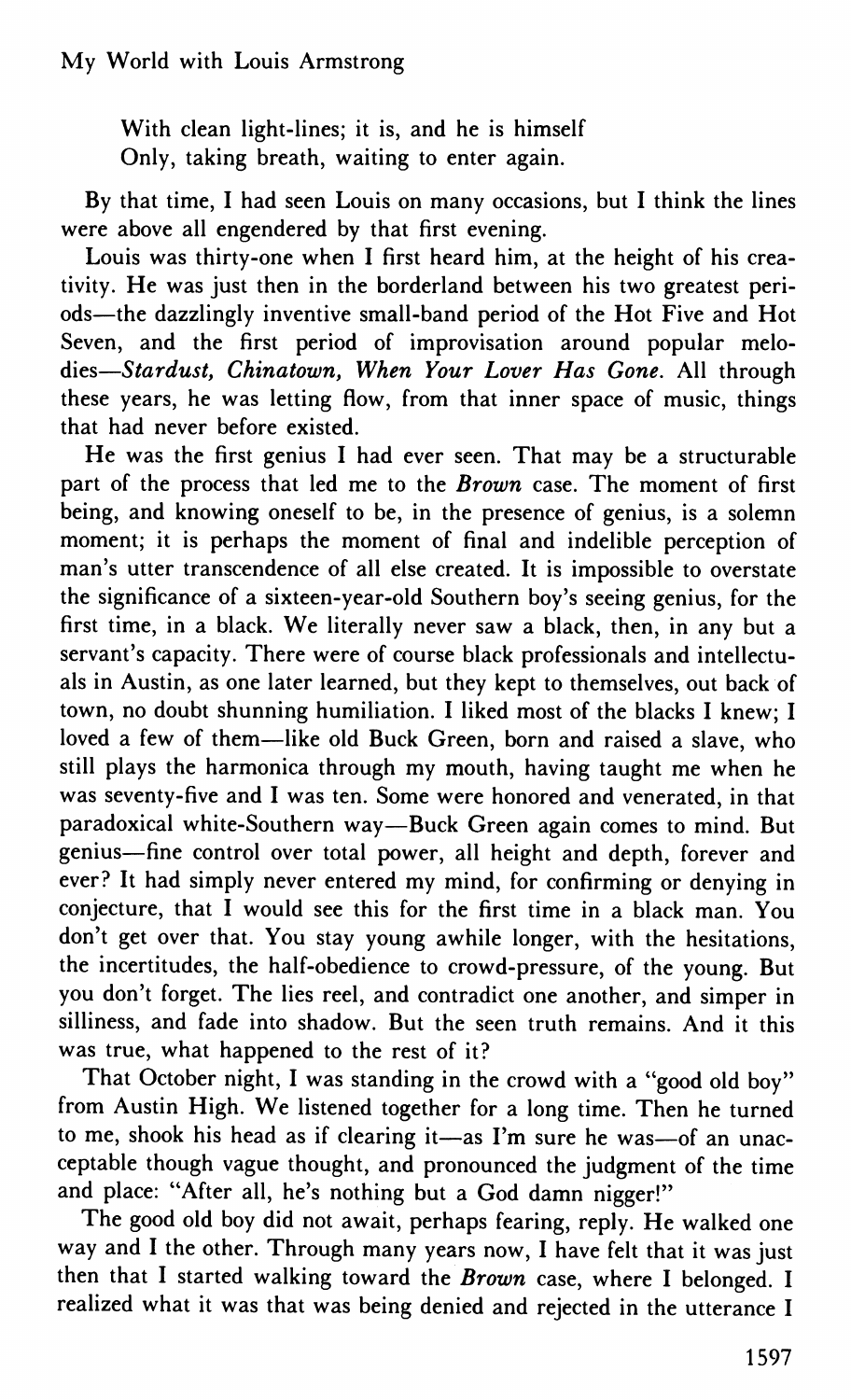have quoted, and I realized, repeatedly and with growingly solid convic tion through the next few years, that the rejection was inevitable, if the premises of my childhood world were to be seen as right, and that, for me, this must mean that those premises were wrong, because I could not and would not make the rejection. Every person of decency in the South of those days must have had some doubts about racism, and I had had mine even then—perhaps more than most others. But Louis opened my eyes wide, and put to me a choice. Blacks, the saying went, were "all right in their place." What was the "place" of such a man, and of the people from which he sprung?

 In the months and years just following, I avidly collected Louis's records. In those days, the great old Okehs of the 'twenties were still in stock at the J.R. Reed Music Co. on Congress Avenue, or could still be ordered from open-stock catalogs. You paid seventy-five cents apiece for recordings by Jan Garber, Guy Lombardo, and Rudy Vallee, but Louis, on Okeh-such titles as West End Blue, Knockin' a Jug, Tight Like That, the Savoy Blues wherein I heard a trumpet blowing for me-were to be had for thirty-five cents each, being classified as "race records," though they were even then being eagerly collected by pink-pigmented members of the human race in England and France.

 I bought a lot of them, and have almost all of them yet. They are still of surprising sonic quality, though some have surely been played a thousand times. No material has ever been quite as good, for records, as the material they used them, and no engineers ever recorded Louis quite as well as the Okeh engineers did. I play them at my annual service; the students, understandably, had rather hear and even see them than listen to tapes.

I falter when I turn to describing these records. Music cannot be written about directly-not the feeling part of it. Yes, Skip the Gutter has a dialogue, on trumpet and piano, between Louis and Earl Hines, that is the finest example I know of the musical sense of humor—the sense of<br>humor purely musical, in that it uses no trick effects, no barnyard "imitahumor purely musical, in that it uses no trick effects, no barnyard  $\ldots$ tions," but sticks to clean musical technique alone—Olympian laugh Yes, Mahogany Hall Stomp illustrates supremely well that quality of inevitability that so often marks great music-it must have been just so, and in no other way, though who would have thought of it? Yes, Knee Drops is a cascade of bluish diamonds. Yes, West End Blues (like dozens of others of these records) sets the mind wondering how people could have heard this jazz as only "hot"-whorehouse music almost-when so much of it is quiet, stately chamber music. Yes, one has sat, so many years later, in a pub in Birmingham in England, with a bassoonist on the University music faculty there, a man good enough to have played with Dennis Brain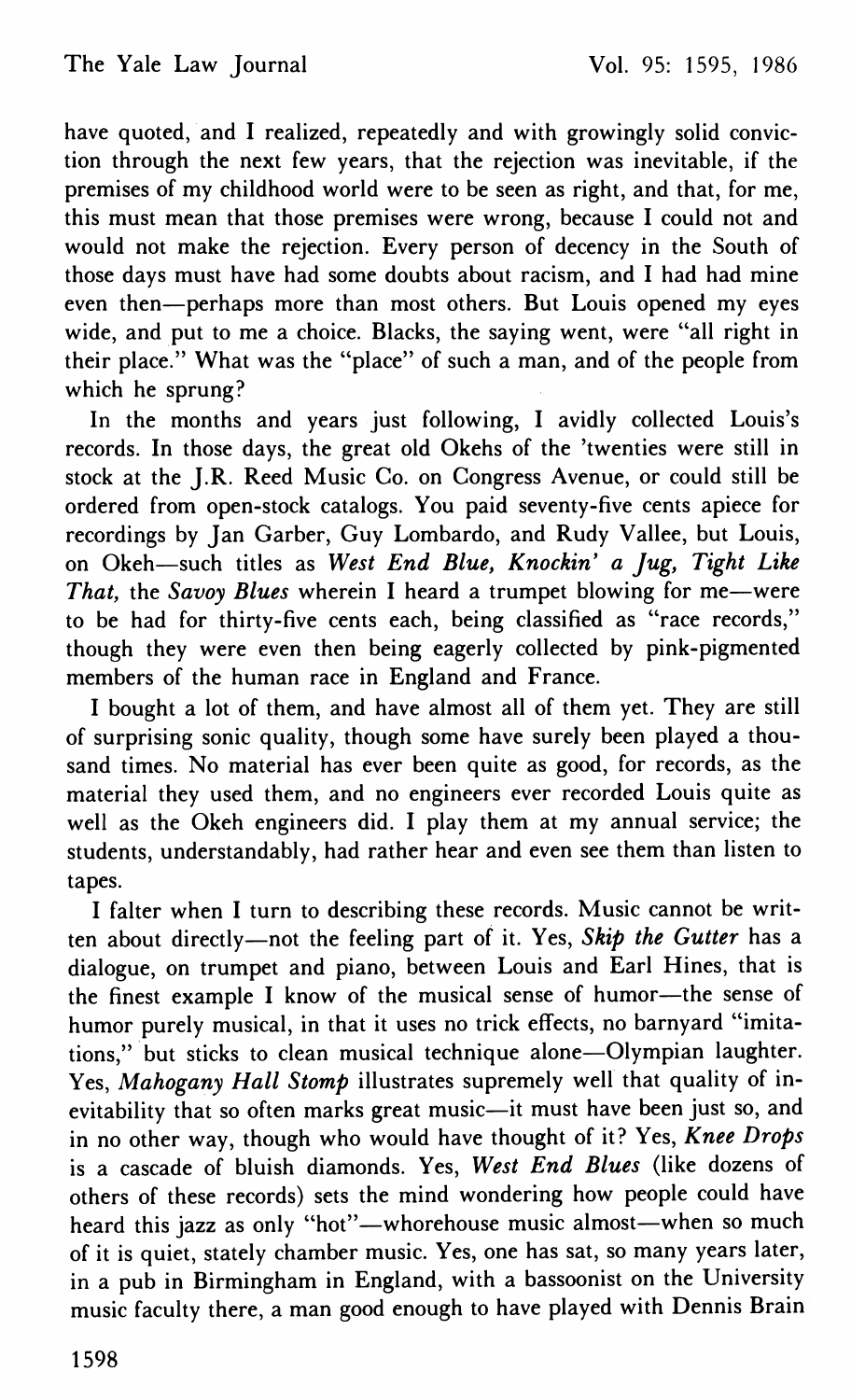before arthritis impeded his fingering, listening to him talk about the two marvelous conversations Louis holds with his horn about the melody, on the two 1930 masters of Stardust.

 But this is just talk. You have to listen to these records. They do not date. I listened to them all, over and over and over again. And now it was not a matter of shock-impact, but of slow and thorough realization, of living oneself into the work of an artist. There have been many—well, a good many—great artists in my time. But it just happened that the one who said the most to me—the most of gaiety, the most of sadness, the most of high nervous excitement, the most of religion-in-art, the most of home, the most of that strange square-root-of-minus-one world of emotions without name—was and is Louis. The artist who has played this part in my life was black.

In 1957, in the early days after the **Brown** case, when the South was still resisting, I wrote out and published my deepest thought on the nature of the agony as it presented itself:

I'm going to close by telling of a dream that has formed itself through the years as I, a Southern white by birth and training, have pondered my relations with the many Negroes of Southern origin that I have known, both in the North and at home.

 I have noted again and again how often we laugh at the same things, how often we pronounce the same words the same way to the amusement of our hearers, judge character in the same frame of ref erence, mist up at the same kinds of music. I have exchanged "good evening" with a Negro stranger on a New Haven street, and then realized (from the way he said the words) that he and I derived this universal small-town custom from the same culture. I have seen my universal small-town custom from the same culture. I have seen my father standing at the window of his office with a Negro he had known for a long time, while they looked out on the town below and talked of buildings that used to be here and there when they were young.

 These and thousands of other such things have brought me to see the whole caste system of the South, the whole complex net of its senseless cruelties and cripplings, as no mere accidental grotesquerie<br>of history, but rather as that most hideous of errors, that *prima* of history, but rather as that most hideous of errors, that  $p\textit{rima}$ materia of tragedy, the failure to recognize kinship. All men, to be sure, are kin, but Southern whites and Negroes are bound in a special bond. In a peculiar way, they are the same kind of people. They cial bond. In a peculiar way, they are the same kind of people. They are happy alike, they are poor alike. Their strife is fratricidal, born of ignorance. And the tragedy itself has, of course, deepened the kinship; indeed it created it.

 My dream is simply that sight will one day clear and that each of the participants will recognize the other.